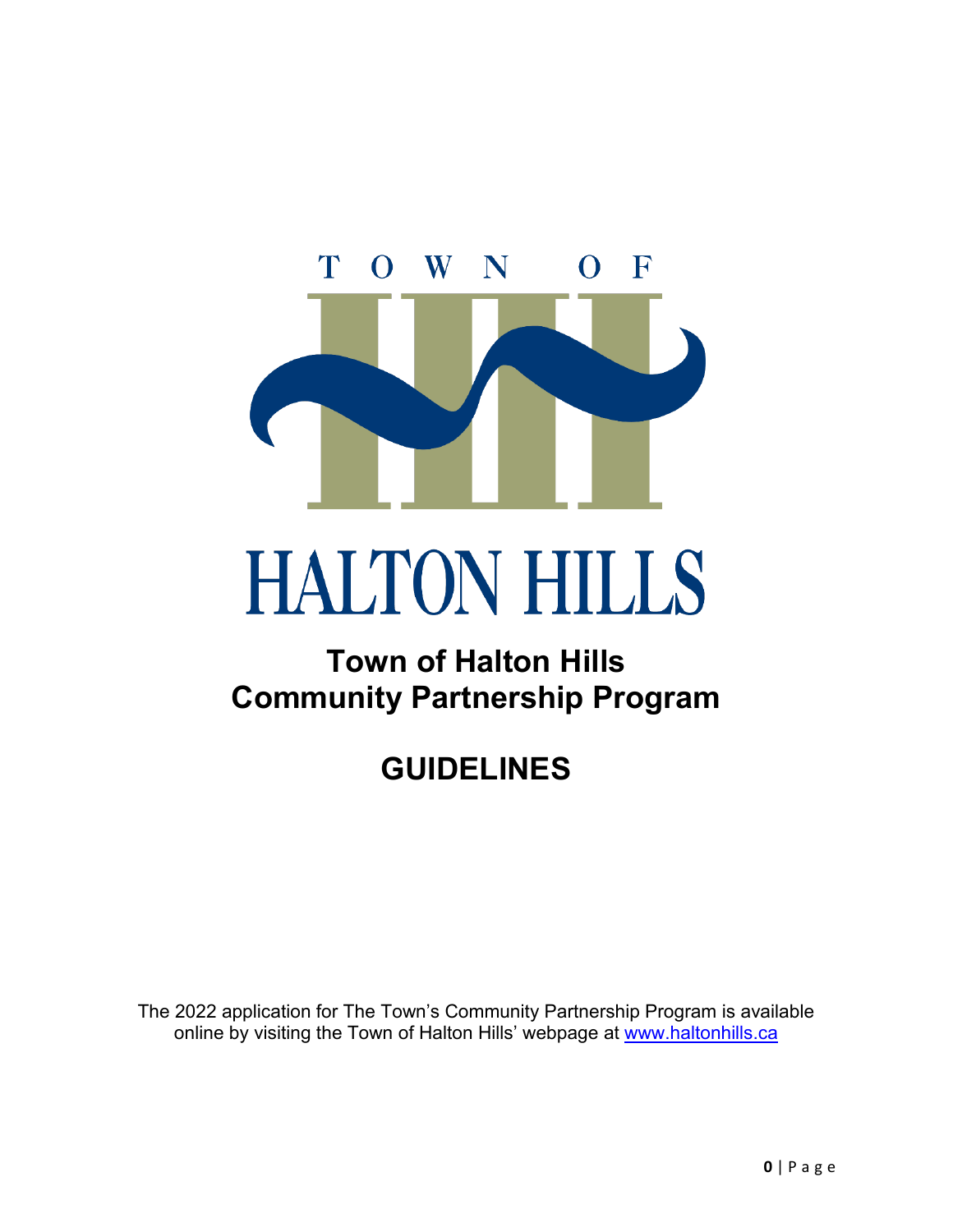# **Table of Contents**

| 1. About the Town of Halton Hills' Community Partnership Program | Page 2  |
|------------------------------------------------------------------|---------|
| 2. Overview of Partnership Priorities                            | Page 2  |
| 3. Overview of Funding Streams                                   | Page 4  |
| 4. Key Criteria                                                  | Page 5  |
| 5. Eligibility Criteria                                          | Page 5  |
| 6. Terms and Conditions                                          | Page 6  |
| 7. Planning Your Application                                     | Page 8  |
| 8. Application Intake                                            | Page 9  |
| 9. Application Review                                            | Page 9  |
| 10. Funding Decisions                                            | Page 10 |
| 11. Important Dates                                              | Page 11 |
| 12. Questions and Contact Information                            | Page 11 |
| 13. Notice of Collection                                         | Page 11 |
| 14. Accessibility Assistance                                     | Page 11 |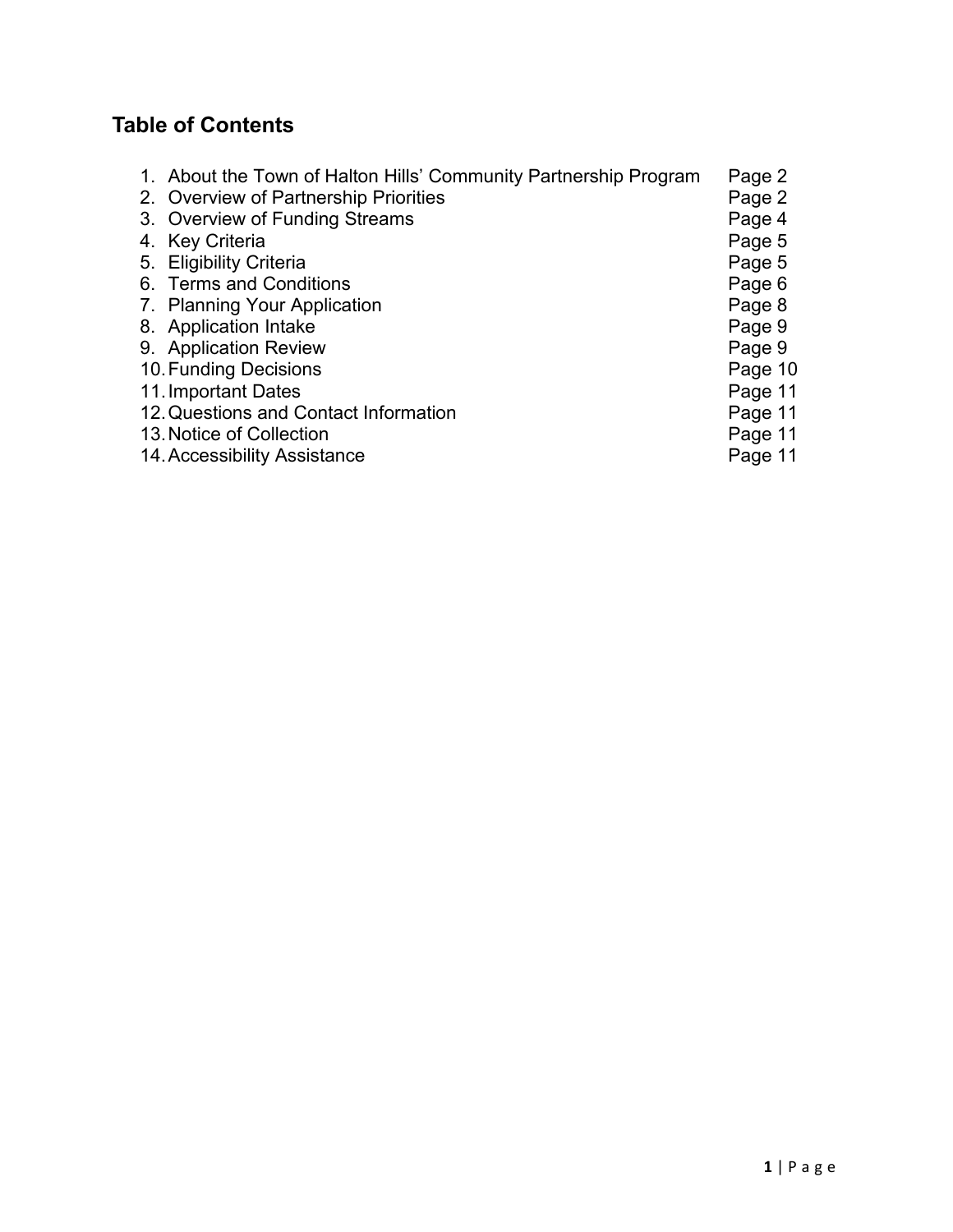#### **About the Town of Halton Hills' Community Partnership Program**

 quality of life and well-being for residents. As a result, the Town of Halton Hills municipal funds and resources that support community-based activities, events and initiatives that align with the Town's priorities. The Town of Halton Hills believes that governments, community groups and organizations have a shared responsibility to contribute to the enhancement of the establishes partnerships through the Community Partnership Program (CPP) to allocate

The Town seeks partnerships with eligible community groups and organizations involved in delivering activities, events, and initiatives located in Halton Hills. Community groups and organizations are eligible if they are confirmed through the Town's Community Registered Group program or can meet the criteria of the program. The CPP may also be applicable to individuals, faith organizations, social service agencies, service clubs, and for-profit groups/organizations that qualify within the guidelines of the CPP.

The following provides detailed information for applicants regarding Partnership Priorities, Funding Streams, Key Criteria, Eligibility and Ineligibility, Terms and Conditions, Planning your Application, Application Intake, Application Review and Funding Decisions.

#### **Overview of Partnership Priorities**

 Neighbourhood Engagement, Active Living or Community Wellbeing) and demonstrate how the outcomes of its activities, events and initiatives align. The Community Partnership Program (CPP) prioritizes support for activities, events, and initiatives that have outcomes within the following priority areas. Community groups and organizations must select only ONE priority area (Community &

| <b>Partnership Priorities (Select One)</b> |                                                                                                                                                                                                                                                                                                                                      |                                                                                                                                                                                                                                                               |  |  |
|--------------------------------------------|--------------------------------------------------------------------------------------------------------------------------------------------------------------------------------------------------------------------------------------------------------------------------------------------------------------------------------------|---------------------------------------------------------------------------------------------------------------------------------------------------------------------------------------------------------------------------------------------------------------|--|--|
| Community &<br>Neighbourhood<br>Engagement | Activities/events/initiatives that:<br>Create community gatherings and celebrate rural<br>character, culture, agriculture, and local history.<br>Build connected and more engaged neighbourhoods.<br>$\bullet$<br>Focus on outdoor activities and connecting residents to<br>٠<br>nature.<br>Supporting Strategic Actions, or Goals: | Examples include:<br>Food and drink festivals<br><b>Fall fairs</b><br>$\bullet$<br>Parades for celebrations<br>$\bullet$<br>or special occasions<br><b>Farmer's Market</b><br>$\bullet$<br>Neighbourhood block<br>parties<br>Drive by/Drive through<br>events |  |  |
|                                            | Council Priority - The community is supported in looking<br>$\circ$<br>for ways of celebrating its rural character and drawing                                                                                                                                                                                                       | Community initiated<br>public art                                                                                                                                                                                                                             |  |  |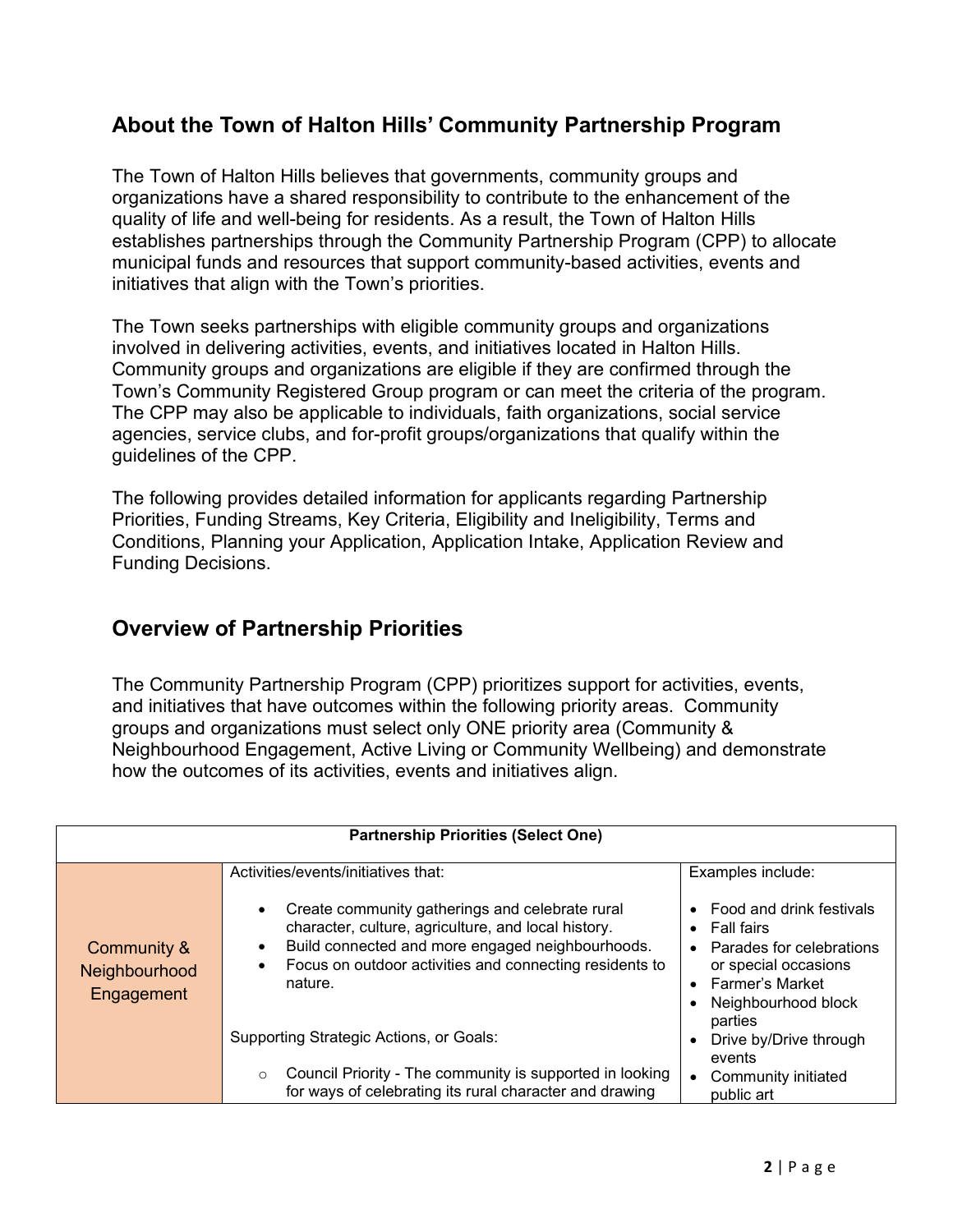|                        | visitors from across the continent to enjoy its landscape<br>and produce.<br>Integrated Community Sustainability Strategy - Cultural<br>$\circ$<br>Vibrancy Goal: establish a strong sense of what it<br>means to be part of the Halton Hills community that<br>people can relate to and are proud to be a part of.<br>R&P Action 4 - Enhance the number of innovative and<br>$\circ$<br>meaningful initiatives that connect Halton Hills'<br>residents to nature.                                                                                      | • Community Gardens or<br>"Grow a Row" programs<br><b>Build a Little Library</b><br>$\bullet$<br>Tree planting and<br>neighbourhood<br>improvement projects                                                                                |
|------------------------|---------------------------------------------------------------------------------------------------------------------------------------------------------------------------------------------------------------------------------------------------------------------------------------------------------------------------------------------------------------------------------------------------------------------------------------------------------------------------------------------------------------------------------------------------------|--------------------------------------------------------------------------------------------------------------------------------------------------------------------------------------------------------------------------------------------|
| <b>Active Living</b>   | Activities/events/initiatives that:<br><b>Support Recreation for ALL</b><br>Focus on active recreation, sport, active transportation,<br>healthy lifestyles.<br>Make improvements to parks and facility.                                                                                                                                                                                                                                                                                                                                                | Examples include:<br>• Sport, Bike, Walk and<br>Run events<br>Play Street events<br>$\bullet$<br>Free Pop-up sports                                                                                                                        |
|                        | Supporting Strategic Actions, or Goals:<br>R&P Action 1 - In response to changing lifestyle<br>$\circ$<br>preferences, provide opportunities for regular and<br>convenient access to participation that reaches the<br>largest population at a basic, general, and introductory<br>level.<br>R&P Action 6 - Parks, community centres and other<br>$\circ$<br>recreation facilities should be constructed, expanded,<br>and/or refurbished as required to meet local needs,<br>operate effectively, and to function as multi-use hubs<br>where possible. | programming<br>Older adult walking club<br>$\bullet$<br>Neighbourhood<br>$\bullet$<br><b>Recreation Program</b><br>Geocaching/Scavenger<br><b>Hunts</b><br><b>Sports/Coaching Training</b><br>on inclusion for all                         |
| Community<br>Wellbeing | Activities/events/initiatives that:<br>Improve and encourage inclusion, community health<br>$\bullet$<br>and wellbeing.<br>Support families, youth, seniors, diversity, equity,<br>$\bullet$<br>inclusion, and accessibility.<br>Promote and create quality opportunities for civic<br>٠<br>participation and volunteerism.                                                                                                                                                                                                                             | Examples include:<br>Diversity, Equity,<br>$\bullet$<br>Inclusion and Anti-<br>Racism training and<br>workshops<br>• Food Security<br>Programs/Food Drives<br>Intergenerational program<br>$\bullet$<br>Early Years community<br>$\bullet$ |
|                        | Supporting Strategic Actions, or Goals:<br>Council Priority, youth and seniors' initiatives - The<br>$\circ$<br>youth and senior population of Halton Hills is supported<br>by a variety of services and facilities tailored to their<br>needs.<br>R&P Action 2 - Work collaboratively with support<br>$\circ$<br>organizations to identify, attract and intentionally include<br>an increased number of participants from populations<br>facing constraints accessing recreation and parks<br>services.                                                | open house<br>Awareness events for a<br>$\bullet$<br>social issue<br>Volunteer recruitment<br>$\bullet$<br>initiatives<br>Newcomer programs<br>$\bullet$<br>Community safety<br>$\bullet$<br>awareness events                              |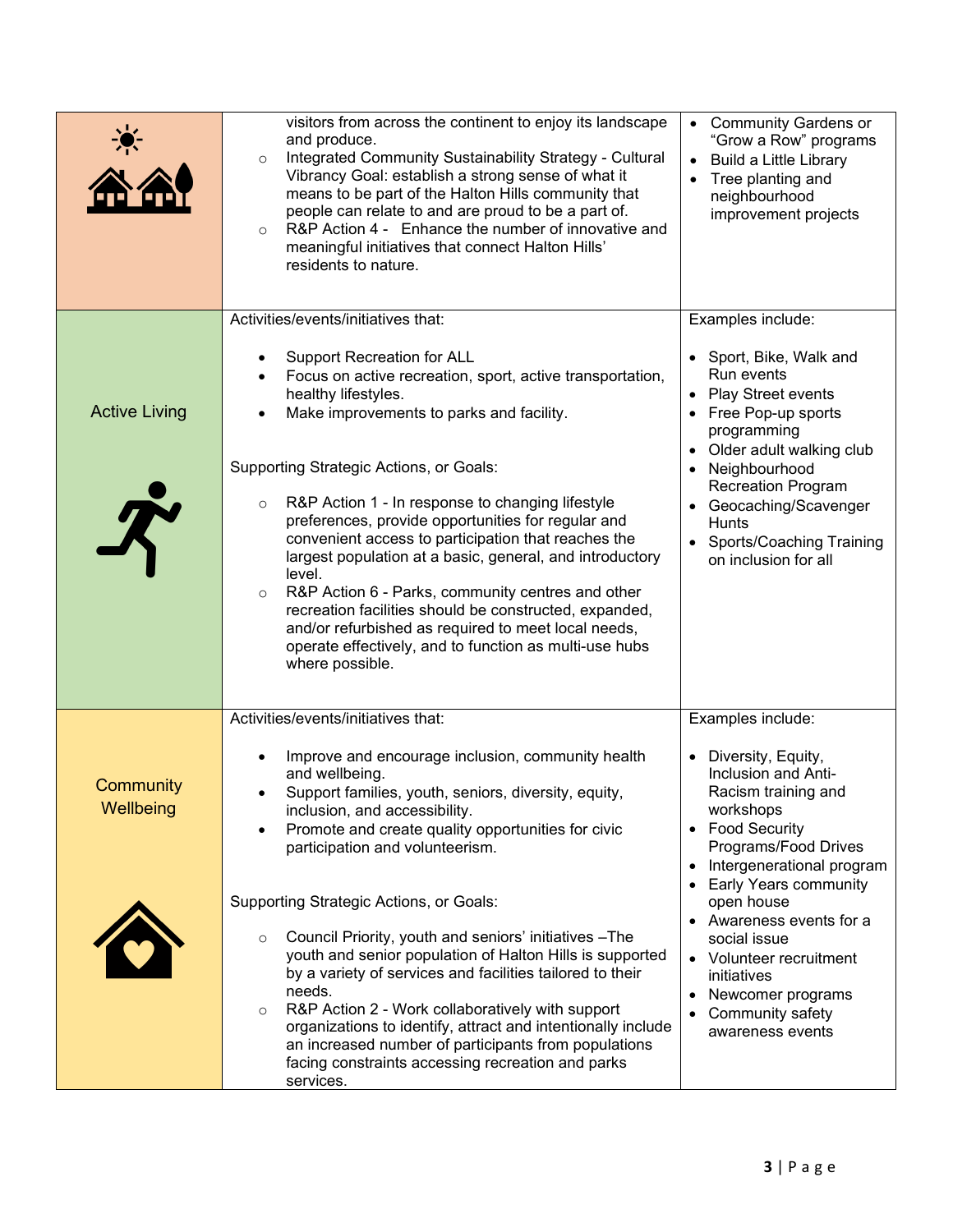| R&P Action 9 - Work collectively with other service<br>O<br>providers to promote volunteerism and engage more<br>volunteers in the delivery of service.<br>R&P Action 10 - Continue to build capacity in the area<br>of Community Development focusing on the physical,<br>social, and mental wellness of residents for an<br>improved quality of life |  |
|--------------------------------------------------------------------------------------------------------------------------------------------------------------------------------------------------------------------------------------------------------------------------------------------------------------------------------------------------------|--|
|--------------------------------------------------------------------------------------------------------------------------------------------------------------------------------------------------------------------------------------------------------------------------------------------------------------------------------------------------------|--|

#### **Overview of Funding Streams**

The Community Partnership Program (CPP) allocates municipal funds and resources as described within the following funding streams. Community groups and organizations can choose one funding stream or they may apply for more then one funding stream for their activities, events, and initiatives. If a community group or organization is requesting funds from more than one stream the combined total can be up to a maximum of \$5000.

|              | Funding Streams (Select One or more to a maximum \$5,000)                                                                                                                                                                                                                                                                                                                                                  |  |  |
|--------------|------------------------------------------------------------------------------------------------------------------------------------------------------------------------------------------------------------------------------------------------------------------------------------------------------------------------------------------------------------------------------------------------------------|--|--|
|              | 1. Organizational Effectiveness                                                                                                                                                                                                                                                                                                                                                                            |  |  |
| Support for: |                                                                                                                                                                                                                                                                                                                                                                                                            |  |  |
| $\bullet$    | Strengthening internal practices and addressing challenges such as development activities,<br>governance, marketing and promotion, strategic planning, training, and volunteer<br>management<br>Up to a maximum of \$5,000 (One time per activity, event, and initiative)                                                                                                                                  |  |  |
|              | 2. Municipal Support                                                                                                                                                                                                                                                                                                                                                                                       |  |  |
| Support for: |                                                                                                                                                                                                                                                                                                                                                                                                            |  |  |
| $\bullet$    | Waiver of municipal fees. This includes expenses related to facility rental permit, road<br>occupancy permit, loan of municipally owned or controlled equipment fees and delivery (sports<br>equipment, picnic tables, pylons, barriers, etc.) and other pre-approved support for new<br>activities, events, and initiatives.<br>Up to a maximum of \$2,500 (One time per activity, event, and initiative) |  |  |
|              | 3. Community Projects                                                                                                                                                                                                                                                                                                                                                                                      |  |  |
| Support for: |                                                                                                                                                                                                                                                                                                                                                                                                            |  |  |
| $\bullet$    | New activities, events, and initiatives that innovatively seek to meet or resolve a defined need<br>within the community.<br>Up to a maximum of \$5,000 (One time per activity, event, and initiative)                                                                                                                                                                                                     |  |  |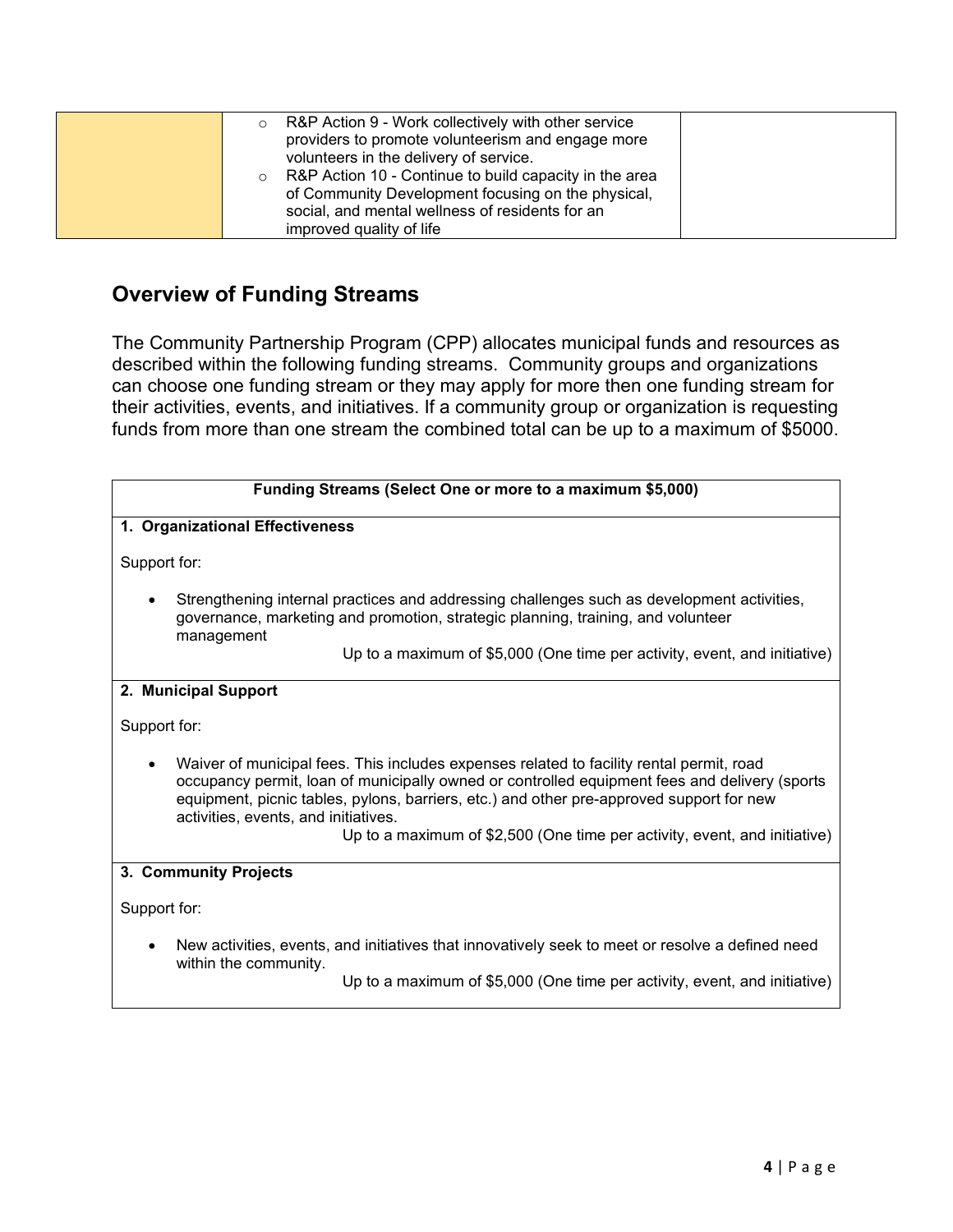#### **4. Neighbourhood Projects**

Support for:

 • Empowering residents and neighbourhood groups to create and host new activities, events, neighbourhoods. \*Exempt from the community registered group, financial and insurance conditions of guidelines. and initiatives designed to celebrate and to build healthier, connected and more engaged Up to a maximum of \$250 (One time per activity, event, and initiative)

#### **Key Criteria**

 Community groups and organizations must demonstrate to the Town that the objectives of their activities, events and initiatives are of benefit to the community and support the strategic priorities of Town. The following criteria will be used to evaluate applications:

- • Takes place within the Town of Halton Hills having broad community **benefits for Halton Hills residents**.
- Is **affordable, accessible, inclusive, and diverse**, meaning an activity, event, or initiative that is open and available to all community members or within a defined neighbourhood area with or without an admittance fee.
- Demonstrates collective planning, **collaboration**, and community engagement.
- Demonstrates an **innovative approach** that has the potential to scale.
- • Promotes volunteerism, participation, leadership development, and **maximizes community involvement**.
- • Offers a **new activity/event/initiative** or complements an existing, without duplication.
- Facilitates **self-sufficiency** over the long term.
- Promotes **efficient/effective use of municipal resources**.
- • Demonstrates ability to achieve realistic, measurable, and **long-lasting results**.  **Leverages other sources of funding**, including matching funds and in-kind contributions.

#### **Eligibility Criteria**

#### Eligible Applicants:

- 1. Community groups and organizations are eligible to be considered for partnerships based on the guidelines of the CPP and against specific criteria of each funding stream. Partnership opportunities may be evaluated and funded based on its own merits.
- 2. Applicants applying for Community Partnership Program, must reside in Halton Hills and/or must service the Halton Hills community in its catchment area. Nonlocal applicants that can demonstrate evidence of a specific Halton Hills-based activity/event/initiative where the majority of the participants are Town of Halton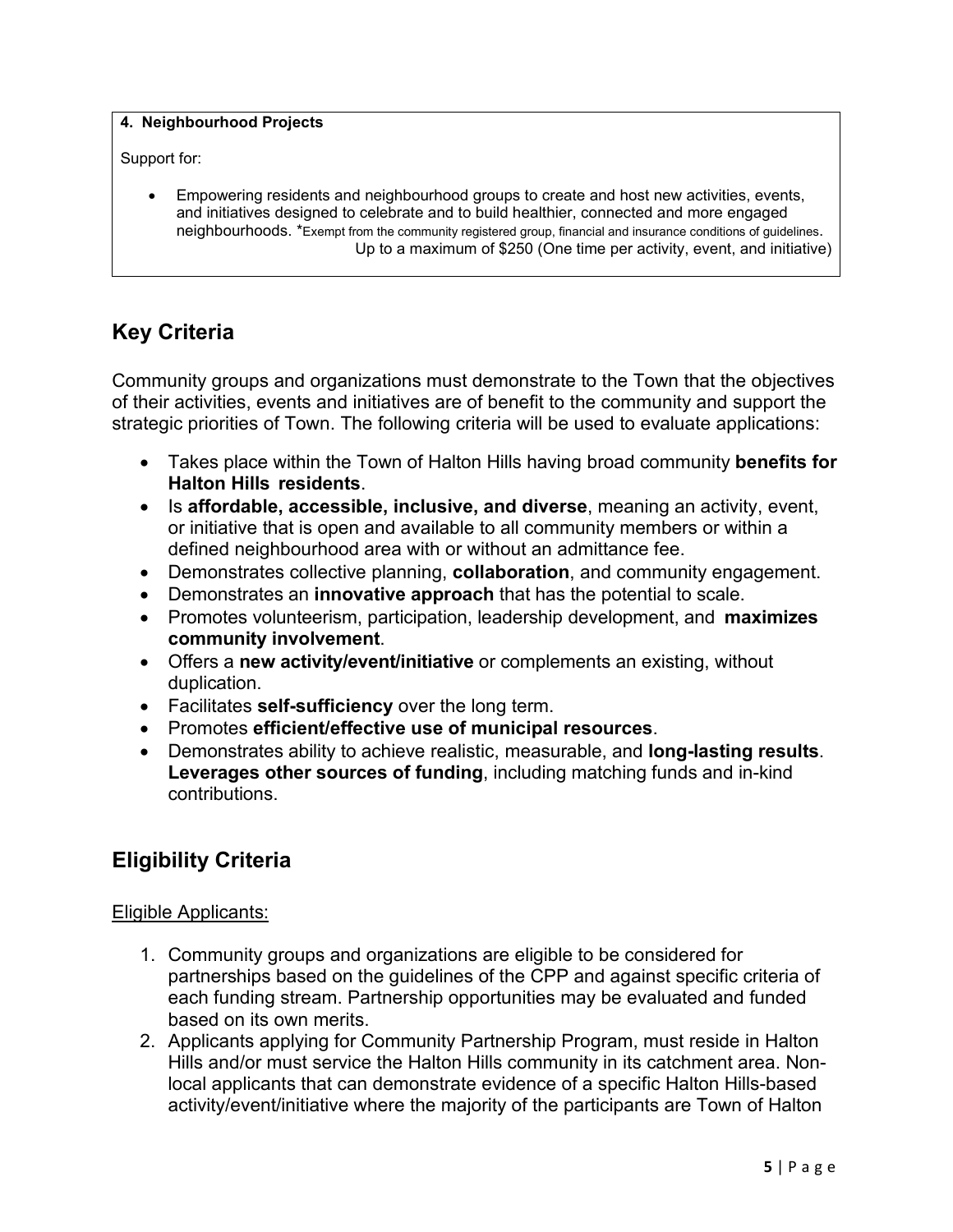Hills residents, may also be considered. Neighbourhood focused activities, events and initiatives must have a defined neighbourhood area such as: geographic street boundaries, apartment building or complex.

- 3. Eligible applicants must be able to demonstrate financial need and that potential funding is critical to their ability to carry out the activity/event/initiative.
- 4. Fundraising-based activities, events and initiatives are only eligible on a case-bycase basis with funds raised being re-invested into the Halton Hills community.
- 5. Special projects of national, provincial or regional significance that the Town wishes to host or partner with a host organization are only eligible on a case-bycase basis.
- 6. Applications from individuals, faith organizations, social service agencies, service clubs, and for-profit groups/organizations will be assessed on a case-by-case basis and must meet the CPP guideline and criteria use for Community Registered Group program.

#### Ineligible Applicants:

- 1. Any activity/event/initiative or organization as determined by the Town that falls under the scope or jurisdiction of another municipality, Halton Region, the Provincial Government, the Federal Government, school boards, or private schools, or that receives primary funding from another source.
- 2. Any activity/event/initiative located or being held outside of the Town of Halton Hills, unless otherwise approved by Council.
- 3. Any activity/event/initiative to raise money for core operating expenses, paying for accumulated deficits or debt, making direct financial donations or grants to a third-party and/or other that does not align with the Town's strategic priorities.
- 4. Staffing Costs (unless used for professional or consultation services when group does not have expertise necessary to support the project).
- 5. Commercial ventures or other individual-specific projects, such as single artist exhibitions or athletic competitions.
- 6. Groups that are not in good standing with the Town.
- 7. Submissions that do not comply with the application requirements, terms and conditions and/or align with Community Partnership Program priorities as contained in these guidelines.

# **Terms and Conditions**

- 1. Approval of funding must be received prior to the activity/event/initiative start date.
- 2. Funds issued by the Town are designed to be supplemental to the overall requirements necessary to carry out an activity, event, or initiative and should not be considered the primary source of funding.
- 3. Awarded funding amounts will vary according to the program priority area or funding streams that are applied for. Each funding stream will establish minimum or maximum amounts if applicable. Final awarded funding may be subject to an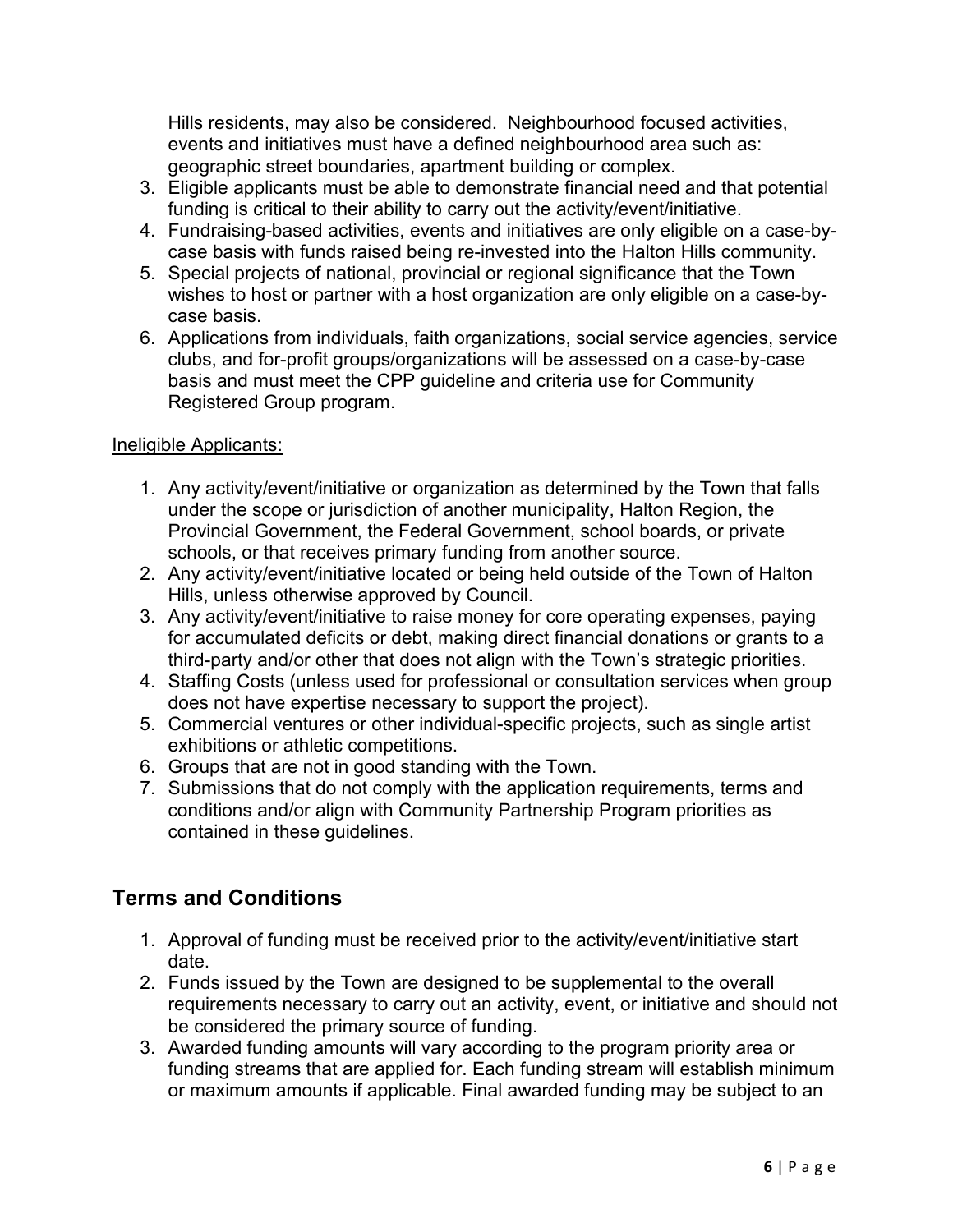adjustment of the amount originally requested at the Town's discretion.

- 4. The Town reserves the right to restrict the number of applications submitted by a distribution of Town funds according to the strategic priorities of each funding single organization in a calendar year based on the amount or type of funding already awarded to the same community organization. The Town will not support funding from multiple Town funding programs and will ensure a coordinated program.
- 5. Funding or assistance is not guaranteed. All program priority area or funding stream are subject to funding availability and are conditional on approval of the annual operating budget by Council. Council reserves the right to cancel or alter program priority area or funding streams as needed.
- 6. The Town reserves the right to reject or place a limit or cap the total funds available per program priority area or funding stream at a pre-determined amount or based on operational needs in a calendar year.
- 7. The Town reserves the right to cancel awarded funding without notice if the applicant is in violation of any terms and conditions.
- 8. Successful recipients must obtain and provide proof of liability insurance providing coverage for their organizations and operations in addition to any other liability insurance requirements deemed necessary by the Town before funds can be distributed. Failure to obtain liability insurance that is deemed acceptable by the Town shall result in the cancellation of awarded funds.
- 9. Community groups and organizations may be required to make a presentation to the Community Affairs Committee of Council about their activity, event, or initiative (prior or post approval).
- Town's request, the funding recipient shall repay the whole or part of the funding, 10.All unused funds shall be returned to the Town of Halton Hills. In addition, at the if the recipient:
	- a. Ceases operating or dissolves.
	- b. Knowingly provided false information in its application.
	- c. Breaches any of the Terms and Conditions of the funding; and/or
	- be effectively used to complete the activity, event, or initiative. d. Has found itself in any other situation whereby the funding can no longer
- 11.The activity, event, or initiative must adhere to all applicable municipal by-laws, policies, and procedures.
- 12.Community groups and organizations must adhere to the Community Registered Group program and provide required information on a yearly basis.
- 13.A detailed report on the activity, event, or initiative's results shall be submitted within 2 months from the completion of the activity/event/initiative. This report should include information on the results achieved, how any profits were reinvested into Halton Hills, level of community engagement, lessons learned, final budget, next steps, and measures for self-sufficiency without additional Town funding.
- 14.To achieve the goal of self-sufficiency, funding for an activity, event or initiative may be decreased annually depending on the availability of funds; in all cases funding may be provided up to a maximum of five years for a recurring application.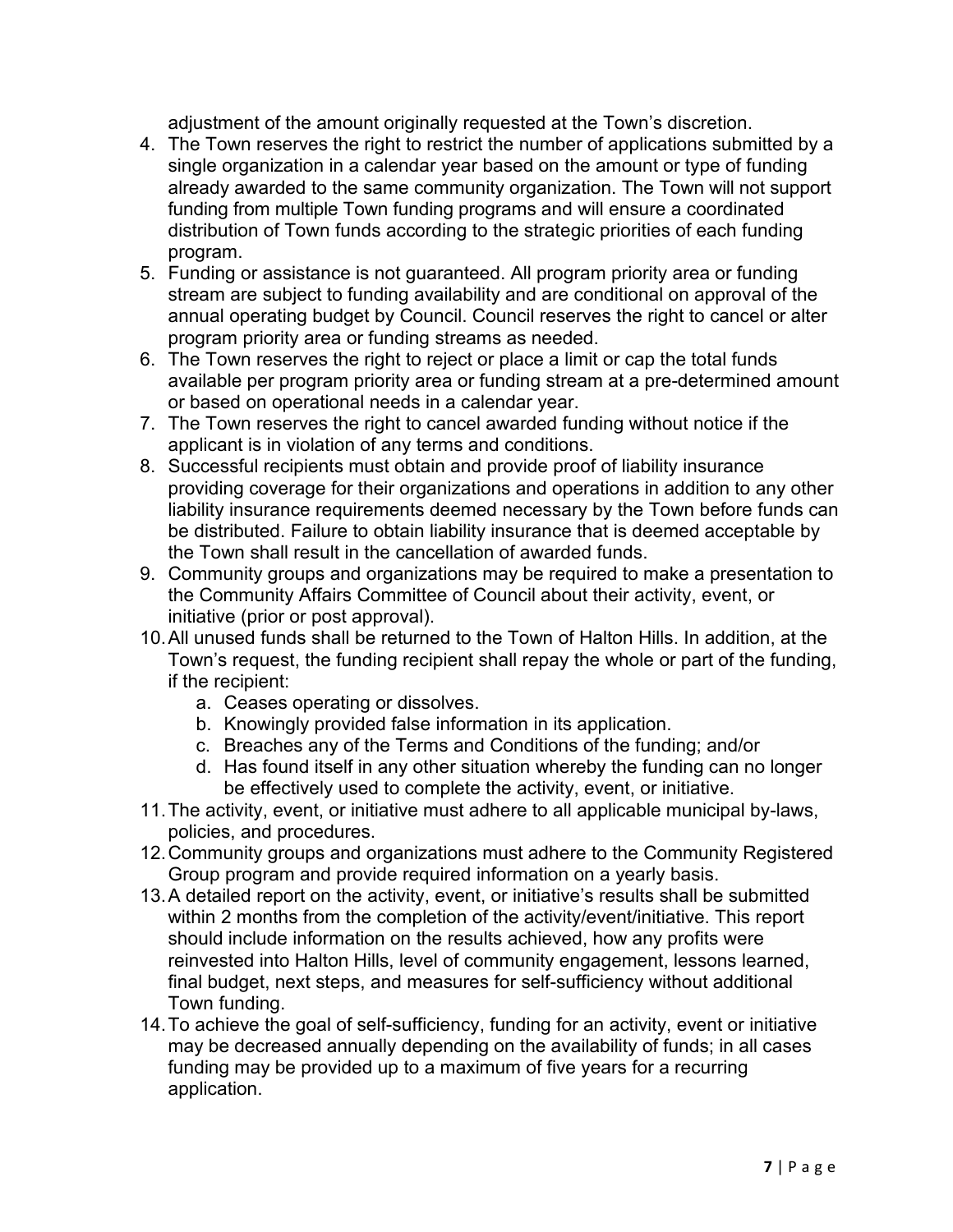## **Planning Your Application**

 one-time intake with a deadline of 4:30 p.m. of March 11, 2022, for activities/events/initiatives that will be completed no later than Friday, March 31, 2023. Applications for the 2022 Community Partnership Program will be accepted through a

 Community groups and organizations are required to demonstrate that they have fully programs. Applicants who have or will have funding from alternate sources must disclose other grants or funding sources for the proposed project. Additional Town strategic priorities of each Town funding program and target application accordingly. explored alternate and/or other funding sources such as federal and provincial grant funding programs exist, and community groups and organizations should consider the

 information sessions or one-on-one consultation calls. Though not mandatory, these Prior to filling out an application we encourage you to participate in either one of our resources will help community groups and organizations plan their application and provide opportunities to ask questions.

#### Information Sessions:

 via Zoom. Potential applicants are encouraged to attend an online information session Town staff will be hosting virtual Community Partnership Program information sessions to learn more about the program and the application process. Information sessions include an overview of the Community Partnership Program, planning your application and an overview of the assessment criteria.

Information sessions are scheduled for:

- Tuesday, February 22, 2022, from 6:30-7:30pm
- Tuesday, March 1, 2022, from 6:30-7:30pm

To attend a session, register online by visiting the Town of Halton Hills' webpage [www.haltonhills.ca](http://www.haltonhills.ca/) or by calling 905-873-2600 x2273. You may register up to one day before the session you wish to attend.

#### Consultation Calls:

 Town staff will be hosting Community Partnership Program consultation calls between January 14 and March 10, 2022.

 discuss the applicant's project alignment with the Town's partnership priorities, application requirements, assessment criteria and terms and conditions. Consultation calls are one-on-one meetings (virtual, in person or over the phone) with the applicant and Community Development staff. These calls are short meetings to To schedule a consultation call, please see contact commdev@haltonhills. ca or 905-873-2600 x2273.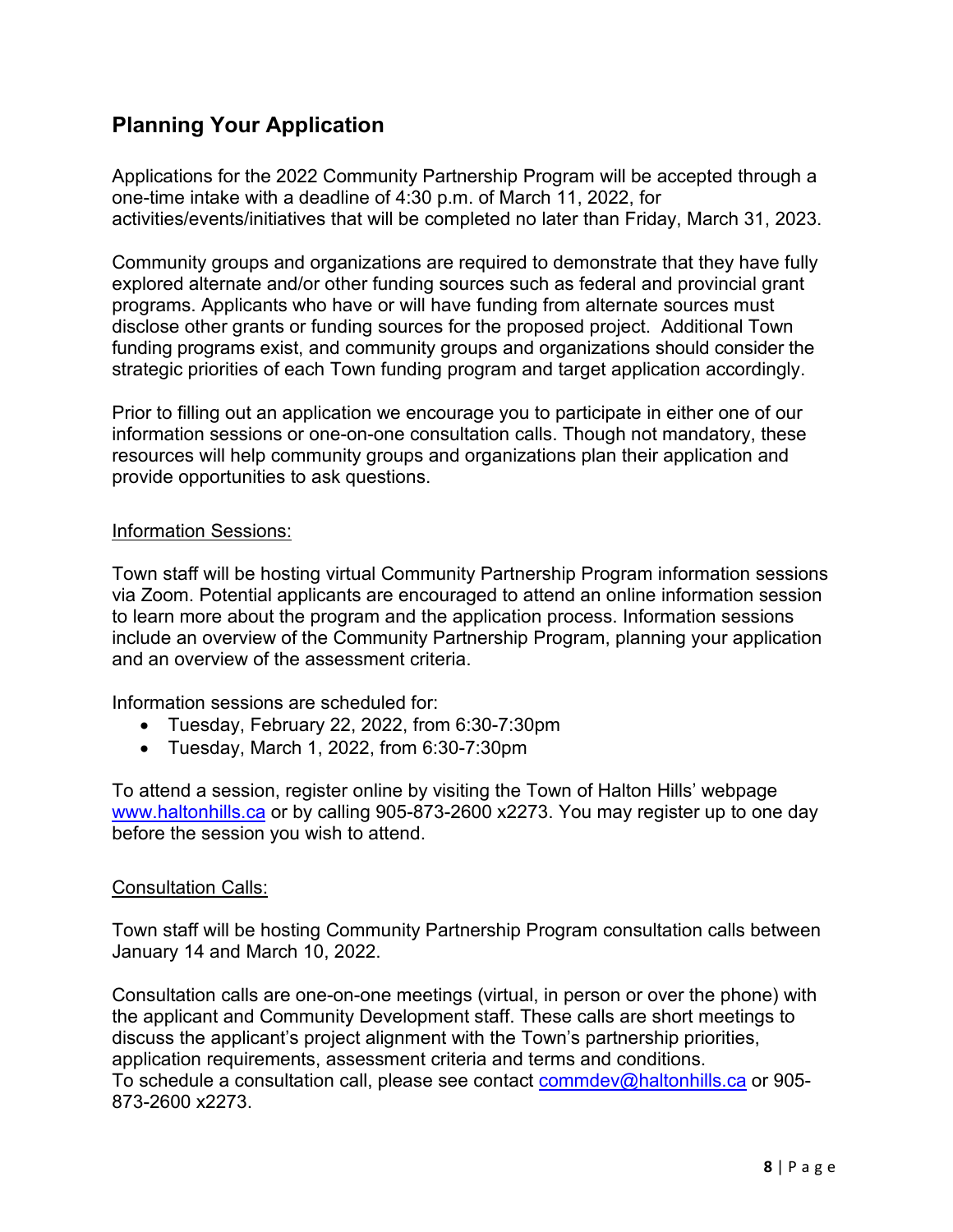# **Application Intake**

Application intake is open and closes on Friday, March 11, 2022, at 4:30pm.

Applications must be completed and submitted online. The application is available at the Town of Halton Hills' webpage at [www.haltonhills.ca.](http://www.haltonhills.ca/)

 Friday, March 11, 2022, to be considered. Incomplete submissions will be deemed The complete application submission (authorized application form and required attachments) must be received by the Town of Halton Hills no later than 4:30 p.m. on ineligible.

 Community groups and organizations will receive an email confirmation that their application has been successfully submitted. If you do not receive an email confirmation within 24 hours, it is the responsibility of the applicant to contact Town of Halton Hills' staff for confirmation.

The application submission must include the following documents:

- completed and signed by two officers of a Board of Directors, Executive • 2022 Application for Community Partnership Program - All sections must be Committee, or two authorized members of an organization that have the authority to bind an organization (where applicable).
- Detailed budget including projected in-kind support, revenue, and expenses for the organization's activity/event/initiative.
- • Quotes for the organization's activity/event/initiative. Three quotes/prices must be provided if the application includes consultation services, equipment or other provided services where the dollar value of these items total \$500.00 or more.

Submission of an application does not constitute a guarantee of funding.

#### **Application Review**

Applications deemed eligible, will be reviewed by staff and the selection committee with funding recommendations being made to Town Council.

 This may include consultation with subject matter experts and other relevant strategic also consider information outside of that provided within the application. Staff and the evidence of the need, the overall business case (e.g., clear targets/objectives, efficient Funding recommendations may be informed by several mechanisms as appropriate. leadership groups (e.g., Special Events Committee, Active Easy Alliance, Arts & Culture Working Group, Public Art Advisory Board and Climate Change Task Force). This may selection committee will assess the potential impact of the activity/event/initiative, use of resources, collaboration, and sustainability) and other factors determined appropriate by the Town.

In some cases, additional information may be requested to supplement the review.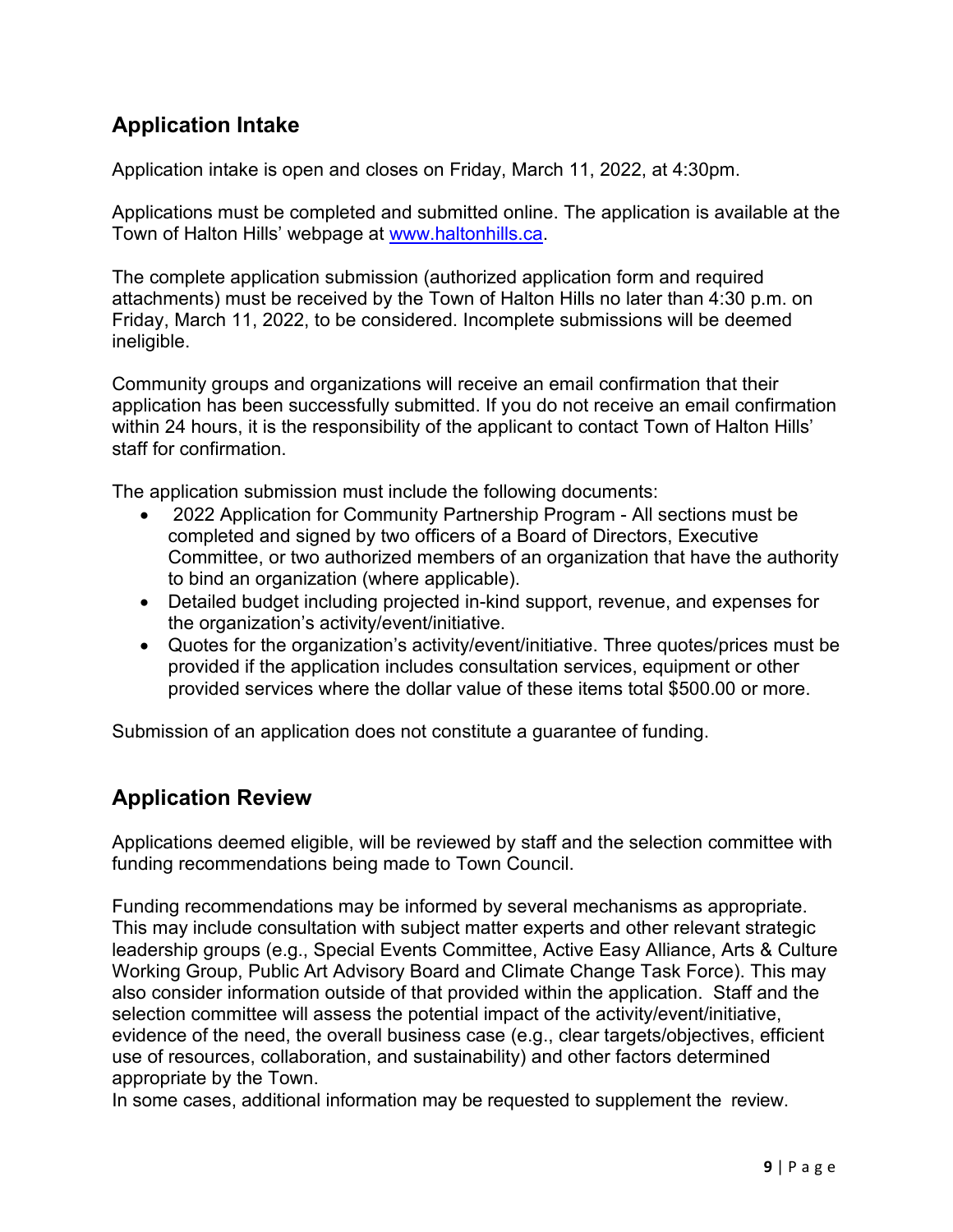Community groups and organizations have 15 days to submit any additional required information, or the application will be cancelled.

## **Funding Decisions**

 contact community groups and organizations to inform them of the success or denial of their application. The Town of Halton Hills' Council provides final approval of funding recommendations annually in May. Once approval has been received Community Development staff will

 requested or only a portion of the amount requested). Final awarded funding may be subject to an adjustment of the amount originally requested by the applicant at the Town's discretion (i.e., the entire amount of funding

 to a review of their application with Community Development staff. All decisions for funding recommendations are final. Unsuccessful applicants are entitled

Partnership Program agreement. Successful community groups and organizations are sent an email including confirmation of their approved funding amount and the corresponding Community

Partnership Program agreement.<br>The Community Partnership Program agreement must be signed within 10 days of receipt and returned to the Town prior to the activity, event or initiative start date. The agreement outlines the funding relationship, including the conditions of funding, the approved use of funds, targets/outcomes and reporting requirements. The agreement will fully define the terms and conditions of funding.

 **Note:** If approved for a partnership agreement, community groups and organizations are required to provide the following documents before funding will be issued. These documents are not required with the application submission.

- necessary by the Town Town staff to confirm insurance requirements. • Proof of liability insurance providing coverage for their organizations and operations in addition to any other liability insurance requirements deemed
- All applications must be supported by financial statements. The type of acceptable financial statement to support an application will vary according to specific dollar value thresholds as specified in the applicable funding stream and is at the discretion of the Town.
- Any other documents deemed appropriate by the Town of Halton Hills.

 Once the Community Partnership Program agreement is signed and received by Community Development staff funding support will be released via cheque and mailed to the organization's address provided on the application.